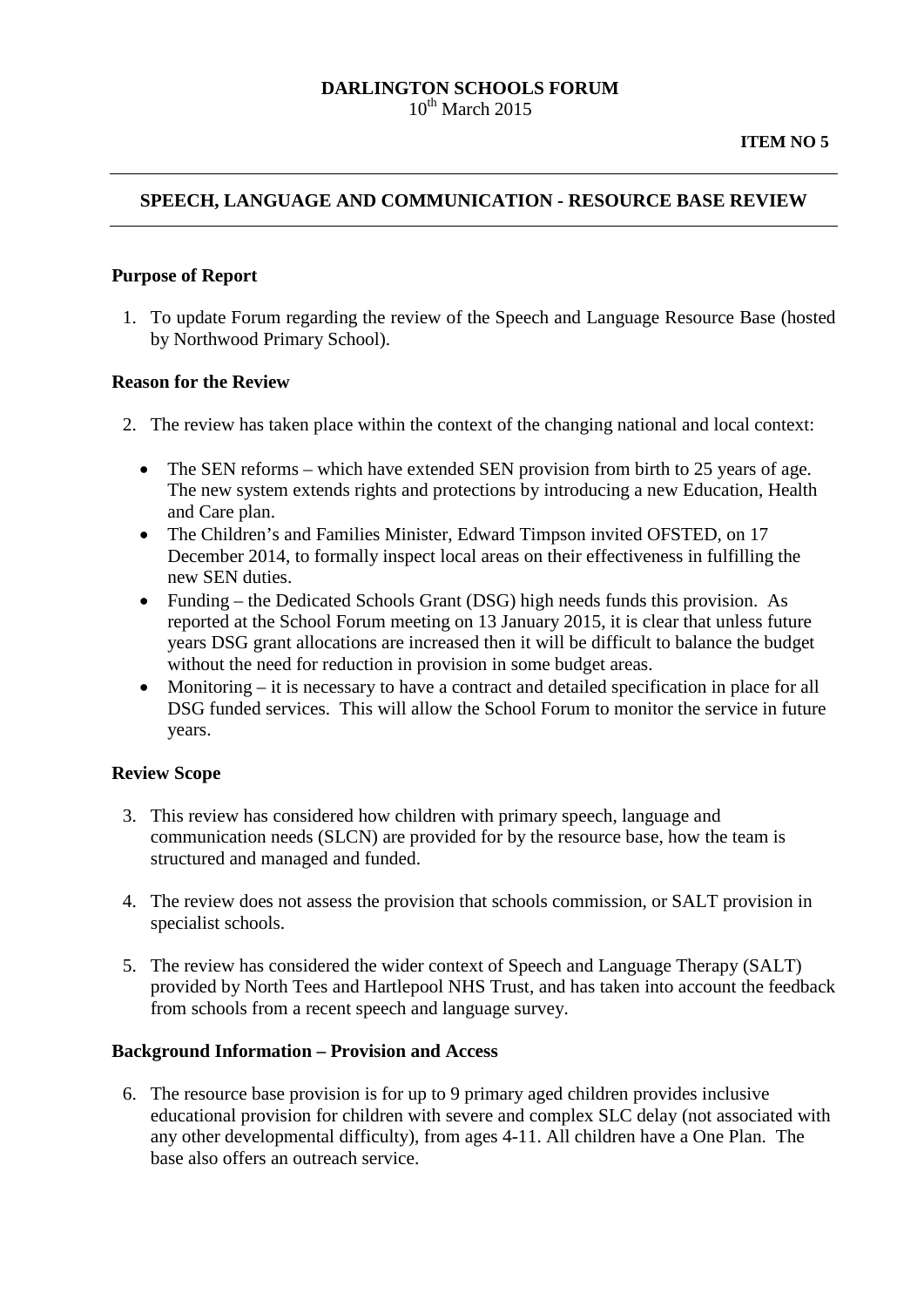- 7. Children with severe and complex speech and language disorders have difficulty achieving their full educational potential unless their speech and language needs are addressed. The resource base and outreach service's role is to enable children to improve their communication skills and reduce any impact that this may have on their educational learning.
- 8. As part of the specialist support a Speech and Language Therapist (SALT) provides on-site support directly to children in the resource base whilst also having a case load of other children not at Northwood school.
- 9. A provision map has been developed and shown at Appendix 1. This shows that the service supports at universal, targeted and specialist levels. This approach is set out by Bercow<sup>[1](#page-1-0)</sup> in his review, 2008 which identified that more effective services had adopted the concept of a continuum of provision delivered by a workforce consisting of both specialists and the wider workforce.
- 10. The children at the resource base are provided with daily access to an environment modified to the needs of a child with significant needs but being cognitively able to cope in a mainstream class where they will be educated for the majority of the day.
- 11. Children are placed in the base by the LA provision panel, after recommendation from a school in liaison with the SALT and other specialists.
- 12. Children having severe or complex SLN disorder or delay require assessment and diagnosis, intervention planning and specialist intervention in liaison with parents/carers and other professionals, in the originating 'home' school prior to accessing the resource base.
- 13. As part of the child's support it should be expected that the outreach service are part of the continuum of support, prior to a recommendation for a place at the resource base.
- 14. Placement of children at the resource base is for up to a maximum of 2 years. Children can exit the base at any time within the period of placement and exit to either Northwood Primary school, their home school. Outreach will support transitioning children however does not provide support beyond transition to Year 7.
- 15. General advice or information can be accessed by schools through making direct contact with the base and requests for involvement with individual children at SA/SA+ must be made via a request form.
- 16. The service have particular responsibility to work with primary schools with regard to children with a statement of SEN who have primary SLCN. In this case, individual programmes and one-to-one support can be provided, with follow up visits.
- 17. Children who have left the resource base but stay at Northwood Primary School, access the outreach service as all other schools.

-

<span id="page-1-0"></span><sup>&</sup>lt;sup>1</sup> The Bercow Report – A Review of Services for Children and Young People (0-19) with Speech, Language and Communication Needs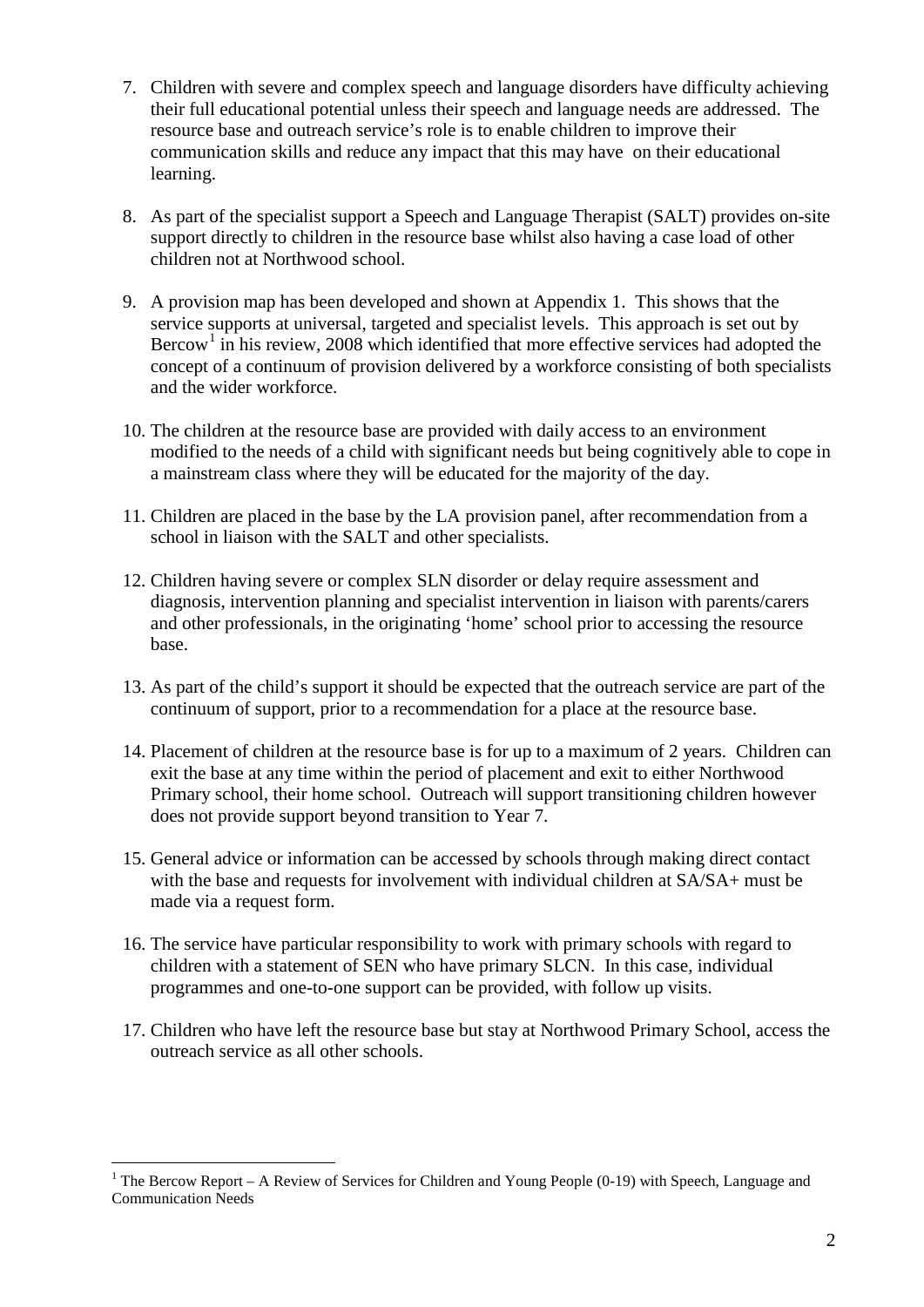# **Current Position**

- 18. The review of current delivery has led to production of the provision mapping and a 2014/15 service specification (Appendix 2) agreed with the Head Teacher at Northwood Primary School.
- 19. Performance Indicators have been reviewed and it has been identified that new indicators will need to be developed. The current indicators measure against age related expectations, (currently under review), but it has been identified that the resource base should report the progress to specific speech and language goals, and progress of children to exit the base.
- 20. The Head Teacher will work with the base SLCN teacher and SALT and a baseline position will be reported for the December 2014 cohort. This will provide the basis for review and monitoring.

## **Review - Key Issues**

21. The key findings are summarised below. The full detail from the data review, findings from discussions, interviews and research is outlined in the accompanying report (Appendix 3).

### Outreach

- 22. The process by which a child is recommended should include outreach provision. This does not consistently occur and children can enter the base without the staff having a prior relationship with the child.
- 23. The number of outreach hours declined from 2012/13 to 2013/14, with new requests for outreach support also marginally lower. The 2013/14 annual report indicates that 47 children received continuous support from the outreach service, the majority of children being at SA+, 4 children with statements. With the addition of the 9 places, this equates to less than 25% of all children who have SLC recorded as their primary need.
- 24. The outreach service report that some schools appear to be more likely to contact the resource base than others, this is evidenced in the survey results. Most schools prefer to use the SALT service once an SLC need is identified, either via school's own commissioned service, or through referral routes.
- 25. There has been a significant contribution by the outreach service to training and supporting the wider workforce to identify SLC through the use of Language or Speech Link, and other methods such as Talk Boost/ICAN, to embed high quality inclusive class teaching that promotes all children's language development.
- 26. These recommended assessment tools and teaching methods are the preferred approach for teaching children in the resource base and in provision of outreach training.

Places

27. Some children are not able to access the resource base as this would mean forsaking their home school place, which is not acceptable to some parents. Where parents are hesitant to take up a place at the resource base because their child will loose their place at the 'home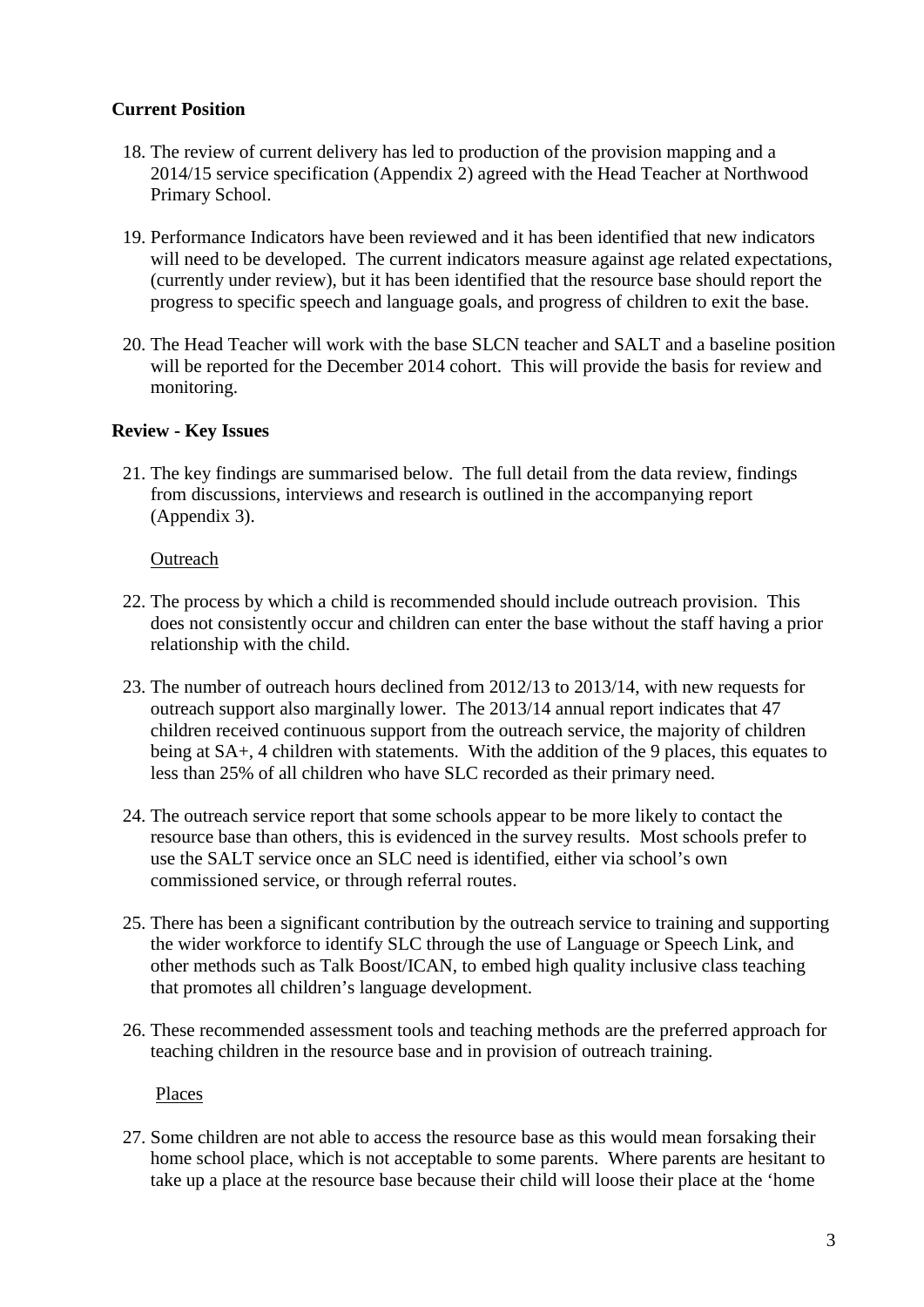school' there should be a process by which children could remain on the school roll, whilst being on dual roll at the resource base. In this case, the home school should be fully responsible for the child's transport, transition, and liaison.

## SALT Programmes

- 28. Schools have indicated that more support is required to advise on the delivery of personalised SALT programmes for children.
- 29. Schools report they are not clear as to how children have benefitted therefore any future commissioned services needs to ensure the therapist works with schools to ensure a continuous cycle of assess/record/review as ultimately, no matter what support the child receives, or from whom, any child regardless of support provided can be referred for a place at the resource base.
- 30. There could be economies of scale if schools could strategically commission their speech and language support through North Tees and Hartlepool NHS Trust.

Data

- 31. The data shows a year on year growth of SLCN being reported as a primary SEN need. There is a significant growth particularly between 2012-2014 of SEN at nursery and reception reaching a peak at Year 1.
- 32. In Year 2 there is a drop with decreasing numbers through to Year 14 (12.5% of all children).
- 33. The majority of children currently on roll at the resource base are in Reception class.
- 34. The EY performance data shows a growth in the number of children not achieving standards in communication and language.
- 35. There has been a growth in the enquiries by parents of EYFS children and the school is being recommended by settings and other specialists. This is giving the wrong message to parents, as children should be, as explained above, be only recommended to the base after following the agreed pathway.
- 36. In terms of Early Years supported, it could be suggested that the emphasis needs to be on supporting more children in Year 2 in the base, with more outreach in Reception, as these children are less likely to make the quickest improvement.
- 37. In terms of secondary school support, there was not a large demand for outreach support, however, it may be appropriate to provide support beyond transition for an agreed time, and possibly to extend to young people with statements where SLCN is a primary need. This will ensure young people have the time to adapt and give young people the confidence towards leaving school.

### Value for Money

38. The budget is £117,149 (9 places at £10,000 per place, plus £10,000 for outreach service plus top-up). 67% of the budget is allocated to staff costs, approximately 27.5% to premises and 5.5% for other resources including training costs. However 2014/15 top-ups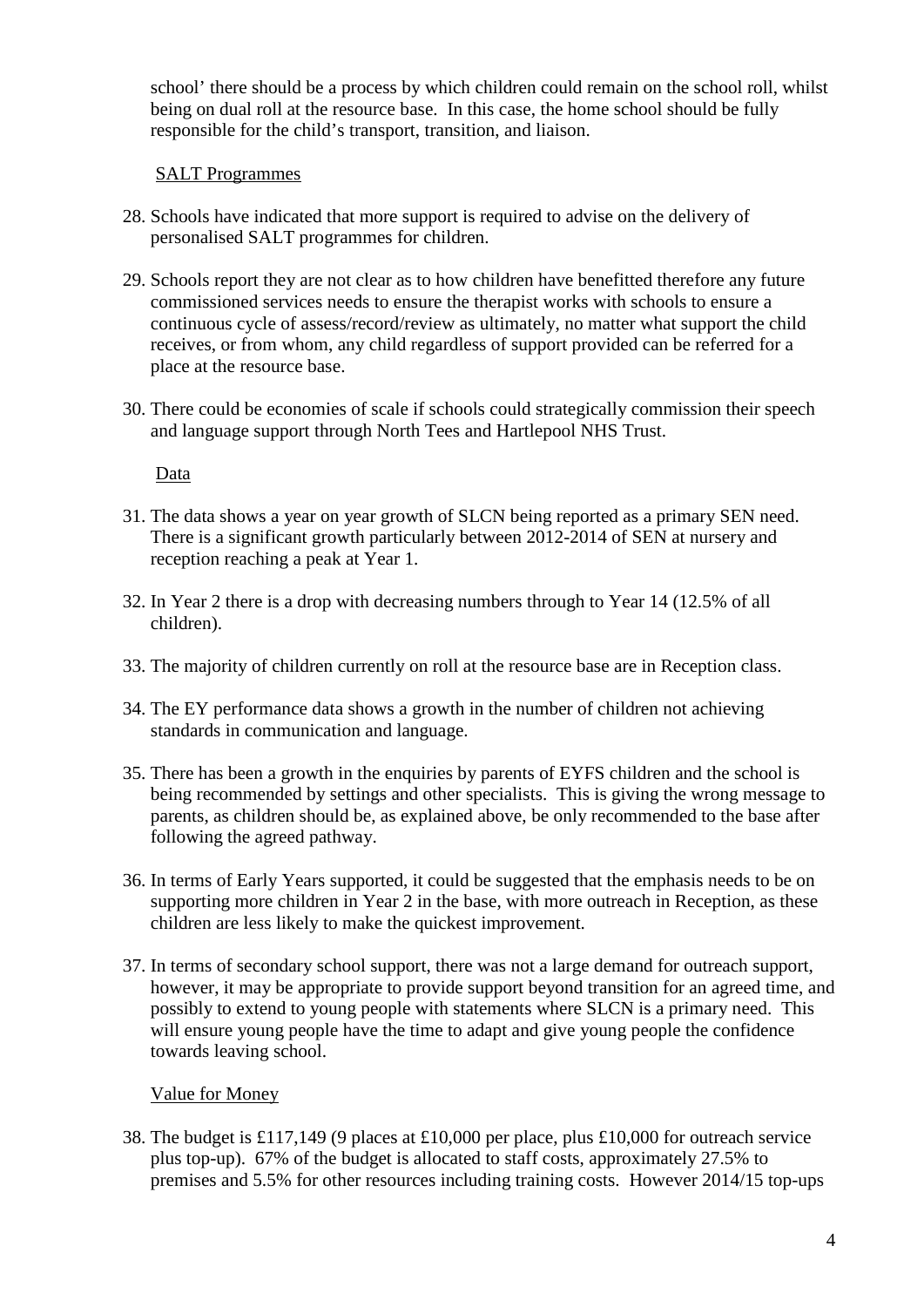are overspent and this should be reviewed.

39. The staff costs reflect the qualifications and experience employed and value for money is on a level with other DSG services that are currently being reviewed.

## **Points for Discussion**

- 40. The provision mapping shows how schools can align the outreach service with their own commissioned provision. In all cases, schools support language development in the first phase of a systematic approach to reduce the impact of lower language competence.
- 41. This can be supplemented by adopting teaching methods such as ICAN Talk Boost etc which are recommended by the outreach service and a continued programme of training will support this. Then schools will be in a better position to identify pupils with more pronounced language learning needs lowering the incidence of SEN.
- 42. However, from this review, it appears that schools could be missing out an important step in that children are more likely to be 'sucked up' into specialist services as soon as a need is identified. They could miss out on targeted interventions as recommended by the outreach service which could address a need quickly.
- 43. It is therefore encouraged that schools not only use a common approach to identify SLC needs, but that where a child is not making progress, that the outreach service be part of the continuum of provision, including school's own commissioned services. This will improve the consistency of the support provided to all children, particularly those who eventually access the Resource Base.
- 44. Schools' buy-in to adopting methods recommended by the resource base will ensure that the training and support provided by the outreach service is not just a nice to know. It is suggested that staff attending have the responsibility to cascade and impart knowledge and experience that schools adopt as a whole school approach. This ensures buy-in at the highest level, and a consistency of approach.
- 45. **This approach will ensure the resource base and outreach is working with the children most in need, and at the right level, therefore, it is recommended that schools@onedarlington adopt a strategic approach to SLCN. This is the best way to enhance and co-ordinate universal provision and provide support at an earlier stage of language development. A shared understanding of the role and services provided by the resource base can ensure there is no duplication of effort. By schools' adopting a common approach to the 'pathway' to access the resource base provision this will ensure children are prioritised and support directed in the right way.**